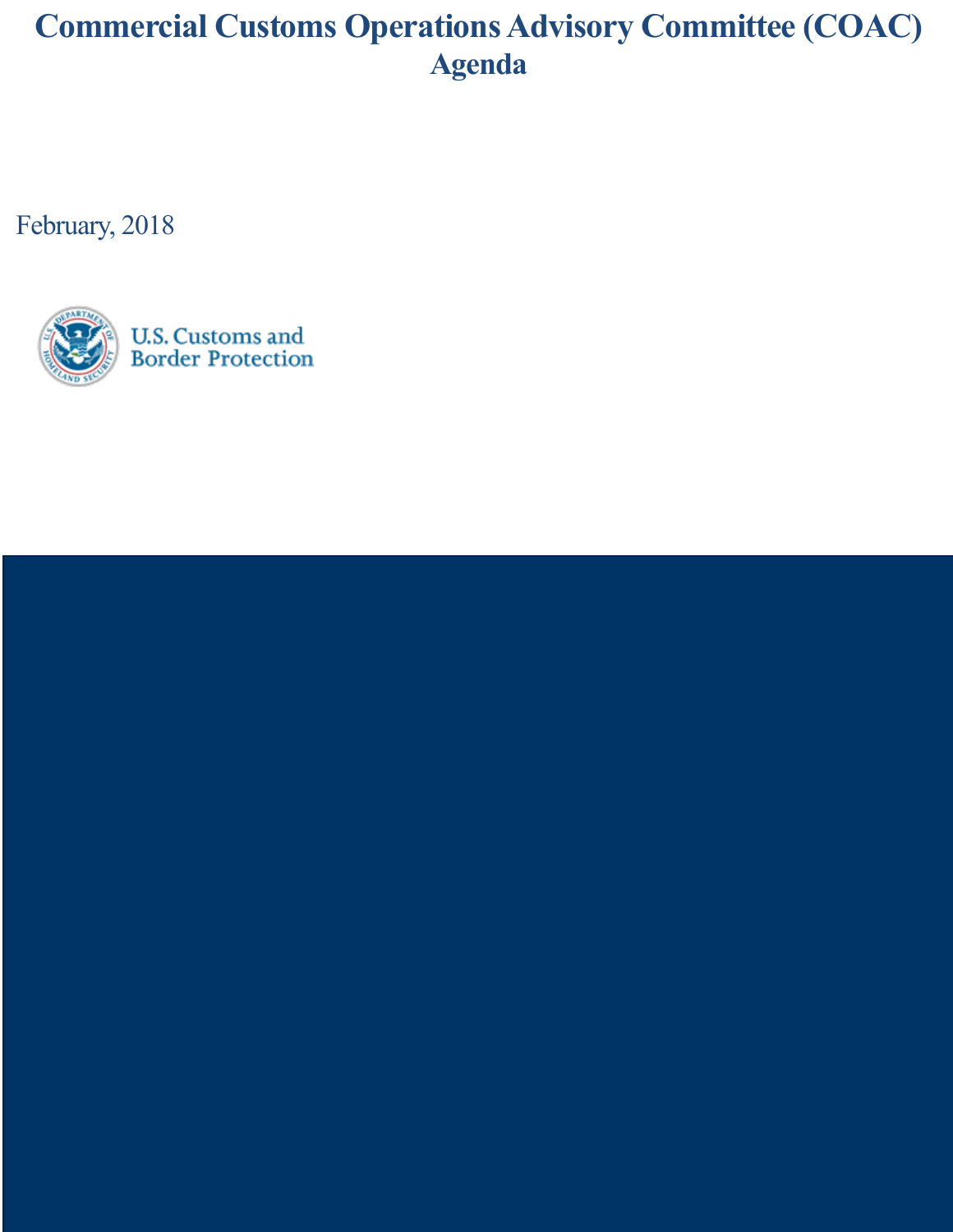## **DoubleTree Hotel 711 N.W. 72nd Ave. Room MACC2 Miami, FL**

## **February 28, 2018 1:00 p.m. – 5:00 p.m.**

| $1:00$ p.m  | <b>Opening Remarks</b>                                                                                                                                                                                                                                                                                                                                                                                  |                                                                                                         |  |
|-------------|---------------------------------------------------------------------------------------------------------------------------------------------------------------------------------------------------------------------------------------------------------------------------------------------------------------------------------------------------------------------------------------------------------|---------------------------------------------------------------------------------------------------------|--|
|             | CBP:                                                                                                                                                                                                                                                                                                                                                                                                    | Acting Commissioner Kevin McAleenan                                                                     |  |
|             | Treasury:                                                                                                                                                                                                                                                                                                                                                                                               | Timothy Skud, Deputy Assistant Secretary<br>Tax, Trade and Tariff Policy, Department of the Treasury    |  |
|             | DHS:                                                                                                                                                                                                                                                                                                                                                                                                    | Michael Dougherty, Assistant Secretary                                                                  |  |
|             | HSI/ICE:                                                                                                                                                                                                                                                                                                                                                                                                | <b>TBD</b>                                                                                              |  |
|             | COAC:                                                                                                                                                                                                                                                                                                                                                                                                   | Vincent Iacopella, Member<br>Julie Ann Parks, Member                                                    |  |
| $1:30$ p.m. | The Trusted Trader Subcommittee will present an update from the CTPAT<br>Minimum Security Criteria Working Group on its recommendations regarding CBP's<br>plans to roll out new CTPAT criteria. The subcommittee will also provide an update<br>on the progress on the Trusted Trader Strategy.                                                                                                        |                                                                                                         |  |
|             | CBP:                                                                                                                                                                                                                                                                                                                                                                                                    | Dennis McKenzie, Acting Executive Director<br>Cargo and Conveyance Security, Office of Field Operations |  |
|             | COAC:                                                                                                                                                                                                                                                                                                                                                                                                   | Alexandra Latham, Member<br>Michael Young, Member                                                       |  |
| $1:50$ p.m. | <b>Public Comment Period</b>                                                                                                                                                                                                                                                                                                                                                                            |                                                                                                         |  |
| $2:00$ p.m. | The One U.S. Government Subcommittee will continue discussions on the progress<br>of the Fish & Wildlife Service Working Group and will present the white paper on the<br>Harmonized Tariff Schedule project. The subcommittee will also discuss an update<br>from CBP's Trade Transformation Office on ACE Deployment G Release 4 and also<br>from the Technical and Operational Outages Working Group |                                                                                                         |  |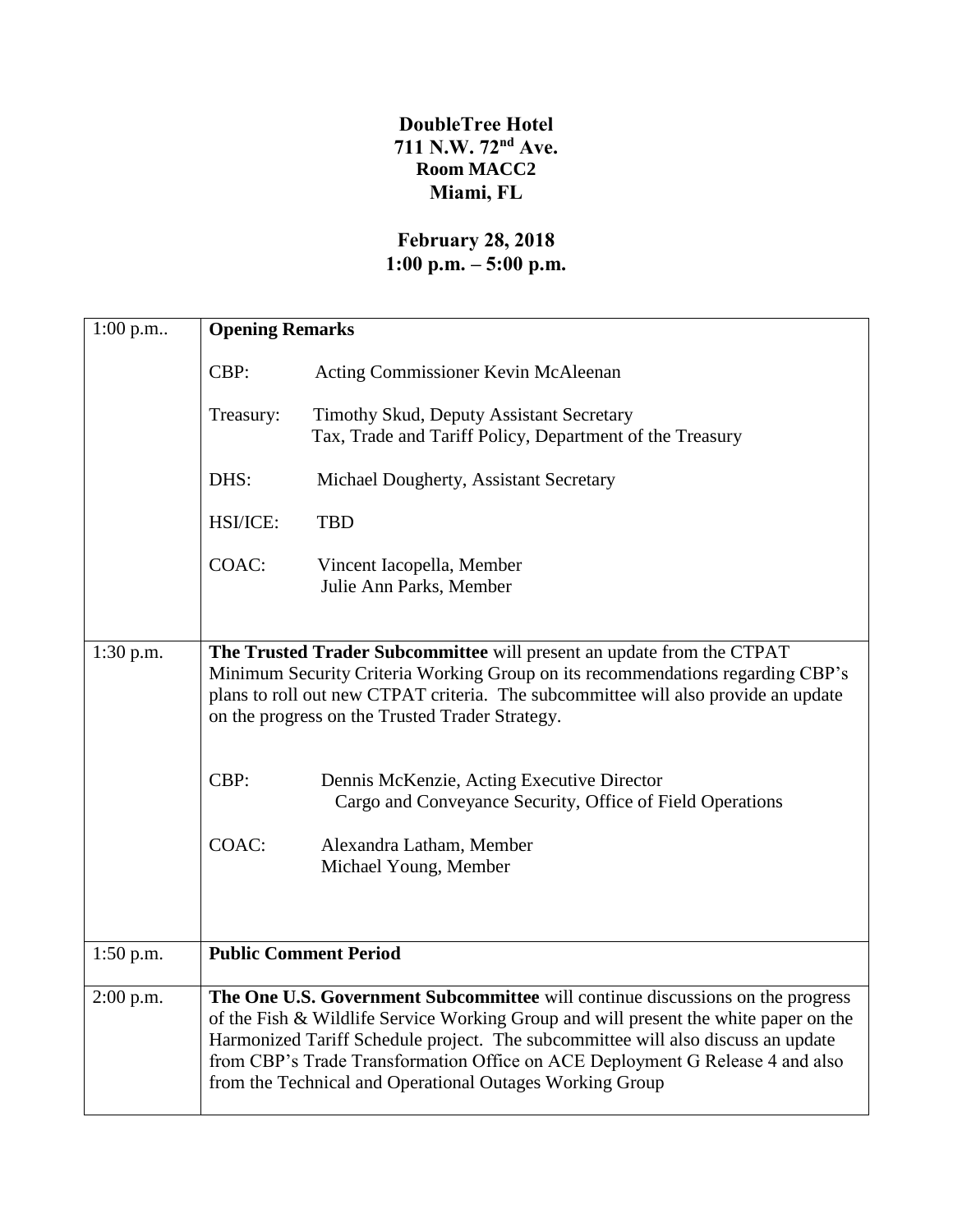|             | CBP:<br>Deborah Augustin, Executive Director, Trade Transformation Office,<br>Office of Trade<br>James Swanson, Director, Cargo Security and Controls, Cargo and<br>Conveyance Security, Office of Field Operations.<br>COAC:<br>Susie Hoeger, Member<br>Amy Magnus, Member                                                                                                                                                                                                                                                                                                                                                                                                                                                                                                        |  |  |
|-------------|------------------------------------------------------------------------------------------------------------------------------------------------------------------------------------------------------------------------------------------------------------------------------------------------------------------------------------------------------------------------------------------------------------------------------------------------------------------------------------------------------------------------------------------------------------------------------------------------------------------------------------------------------------------------------------------------------------------------------------------------------------------------------------|--|--|
| $2:20$ p.m. | <b>Public Comment Period</b>                                                                                                                                                                                                                                                                                                                                                                                                                                                                                                                                                                                                                                                                                                                                                       |  |  |
| 2:30p.m.    | The Exports Subcommittee will discuss the final work of the Export Manifest<br>Working Group, which has been developing comprehensive recommendations on the<br>following topics: timelines, filing regime, targeting regime, hold issuance and<br>shipment interception process, and an account-based penalties regime. There will also<br>be an update on the automated export manifest pilots, and on progress in implementing<br>a post-departure filing pilot as part of the ocean pilot.<br>CBP:<br>Deborah Augustin, Executive Director, Trade Transformation Office,<br>Office of Trade<br>James Swanson, Director, Cargo Security and Controls, Cargo and<br>Conveyance Security, Office of Field Operations.<br>COAC:<br>Elizabeth Merritt, Member<br>Heidi Bray, Member |  |  |
| 2:50 p.m.   | <b>Public Comment Period</b>                                                                                                                                                                                                                                                                                                                                                                                                                                                                                                                                                                                                                                                                                                                                                       |  |  |
| $3:00$ p.m. | <b>Break</b>                                                                                                                                                                                                                                                                                                                                                                                                                                                                                                                                                                                                                                                                                                                                                                       |  |  |
| $3:15$ p.m. | The Trade Modernization Subcommittee will discuss the International Engagement<br>and Trade Facilitation Working Group's efforts to prioritize the recommendations it<br>made in 2017. The subcommittee will discuss the establishment of the Regulation<br>Modernization Working Group and its efforts to identify and prioritize areas of<br>regulations administered by CBP that can be reformed. In addition, the subcommittee<br>will discuss the establishment of the Trade Facilitation and Trade Enforcement Act<br>(TFTEA) Educational Mandate Working Group that will identify educational<br>opportunities as referenced in Section 104 of TFTEA. Finally, the subcommittee will<br>discuss the progress being made in the e-Commerce Working Group.                    |  |  |